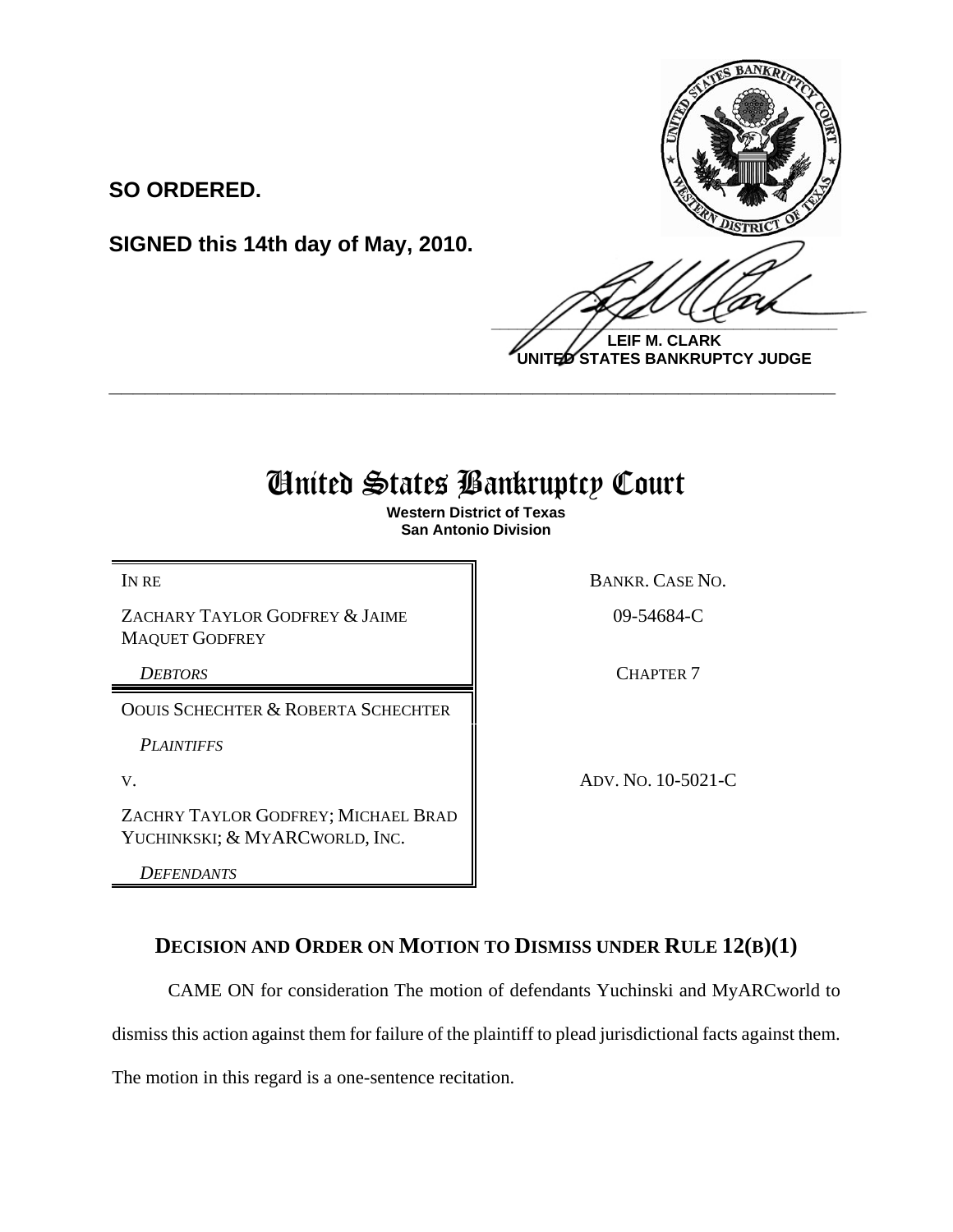A recent case set out the appropriate approach to consideration of motions to dismiss under

Rule 12(b)(1). In *North Harland, LLC v. U.S.*, 309 Fed.Appx. 389 (Fed.Cir. 2009), the court said:

When a Rule 12(b)(1) motion merely challenges the facial sufficiency of the pleadings to establish subject matter jurisdiction, this court takes the allegations in the pleadings as true and construes them in the light most favorable to the complainant. *See Scheuer v. Rhodes*, 416 U.S. 232, 236, 94 S.Ct. 1683, 40 L.Ed.2d 90 (1974). If, however, as here, the motion controverts the jurisdictional allegations in the pleadings, the movant is deemed to be challenging the factual basis for the court's jurisdiction. *Trentacosta v. Frontier Pac. Aircraft Indus., Inc.*, 813 F.2d 1553, 1558-59 (9th Cir.1987). In that case, the allegations in the complaint are not controlling. *KVOS v. Associated Press*, 299 U.S. 269, 277-79, 57 S.Ct. 197, 81 L.Ed. 183 (1936). Thus, in this circumstance, this court accepts only uncontroverted factual allegations as true for purposes of the motion. *Gibbs v. Buck*, 307 U.S. 66, 72, 59 S.Ct. 725, 83 L.Ed. 1111 (1939). "All other facts underlying the controverted jurisdictional allegations are in dispute and are subject to fact-finding by the district court." *Cedars-Sinai Medical Center v. Watkins*, 11 F.3d 1573, 1584 (Fed.Cir.1993).

*Id.*, at 391-92. The point, then, is that a mere challenge to the factual sufficiency of jurisdictional facts alleged permits the court to evaluate the uncontroverted factual allegations as true, with no need for further factual findings. Here, because the movant has not controverted any of the jurisdictional allegations in the pleadings, it is not necessary to have a hearing on the motion. It is only necessary for the court to evaluate the face of the complaint to determine whether the jurisdictional facts as alleged (if any are) are sufficient to conclude that subject matter jurisdiction extends to the actions asserted against the moving parties.

The complaint recites that the non-debtor defendants are liable to plaintiffs for fraud, violations of Texas and federal securities laws, and common law causes of action such as money had and received. It is further alleged that the actions in question are related to this bankruptcy case and so fall within the ambit of section 1334(b) of title 28. The complaint then details the actions of the debtor and the other defendants in alleging defrauding the plaintiffs, to their detriment.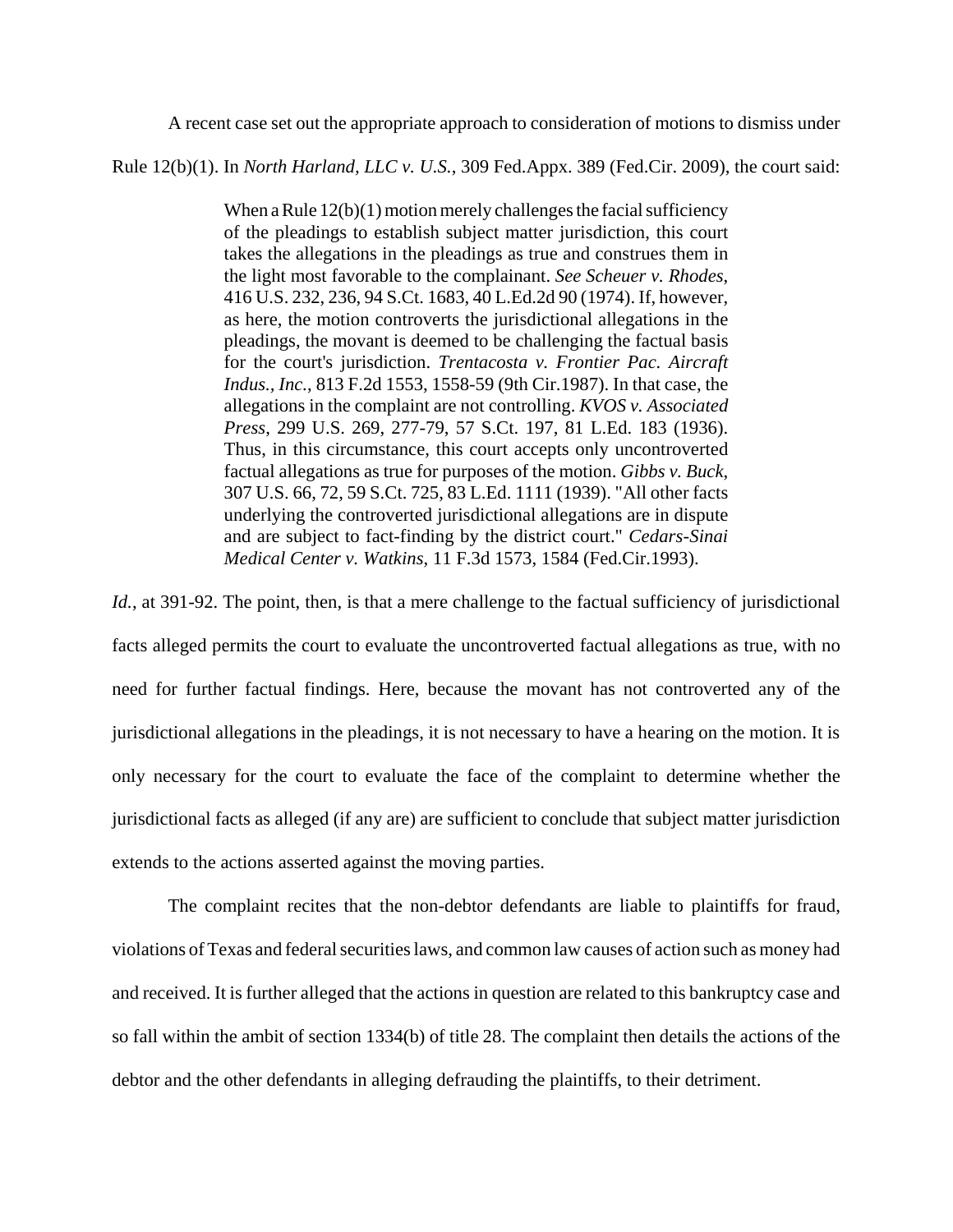For an action to be within the subject matter jurisdiction of the federal courts pursuant to the bankruptcy jurisdiction statute, the matter must either arise under title 11 or arise in or be related to a case under title 11. *See* 28 U.S.C. § 1334(b). This complaint is brought against the debtors in order to (1) determine whether the claims on which the plaintiffs' action are based are excepted from the reach of the debtors' discharge in bankruptcy and (2) liquidate the resulting claims against the defendant debtors. That aspect of the complaint falls within the subject matter jurisdiction of the federal courts pursuant to section 1334(b). *See In re Morrison*, 555 F.3d 473, 478-79 (5<sup>th</sup> Cir. 2009). The Fifth Circuit there concluded, on pragmatic grounds, that the entry of a judgment on a claim that a bankruptcy court has found to be nondischargeable falls within the court's related to jurisdiction under section 1334(b). *See id.* It could have reached the same conclusion on a plain reading of the statute itself, however. Section 1334(b) says that the federal courts have subject matter jurisdiction over, *inter alia*, "civil proceedings ... arising in or related to *cases* under title 11." 28 U.S.C. § 1334(b) (emphasis added). Numerous courts at the circuit level, including this circuit, in construing this language, have substituted the word "estate" for the word "case" as found in the statute, and in the process have created for themselves difficult procedural and practical conundrums with which those courts continue to struggle even today. *See, e.g.*, *Pacor, Inc. v. Higgins*, 743 F.2d 984, 994 (3rd Cir. 1984) (defining "related to" jurisdiction as encompassing matters whose outcome could have any conceivable effect on the *estate* being administered in bankruptcy); *Matter of Wood*, 825 F.2d 90, 97 (5th Cir. 1987) (adopting the *Pacor* test as the rule in the Fifth Circuit); *Matter of Craig's Stores, Inc.*, 266 F.3d 388, 391 ( $5<sup>th</sup>$  Cir. 2001) (finding that the use of the word "estate" in the *Pacor* definition necessarily constricted the federal court's bankruptcy jurisdiction after confirmation of a chapter 11 plan, because confirmation revests property of the estate in the reorganized debtor and the estate then ceases to exist); *In re Resorts International, Inc.*, 372 F.3d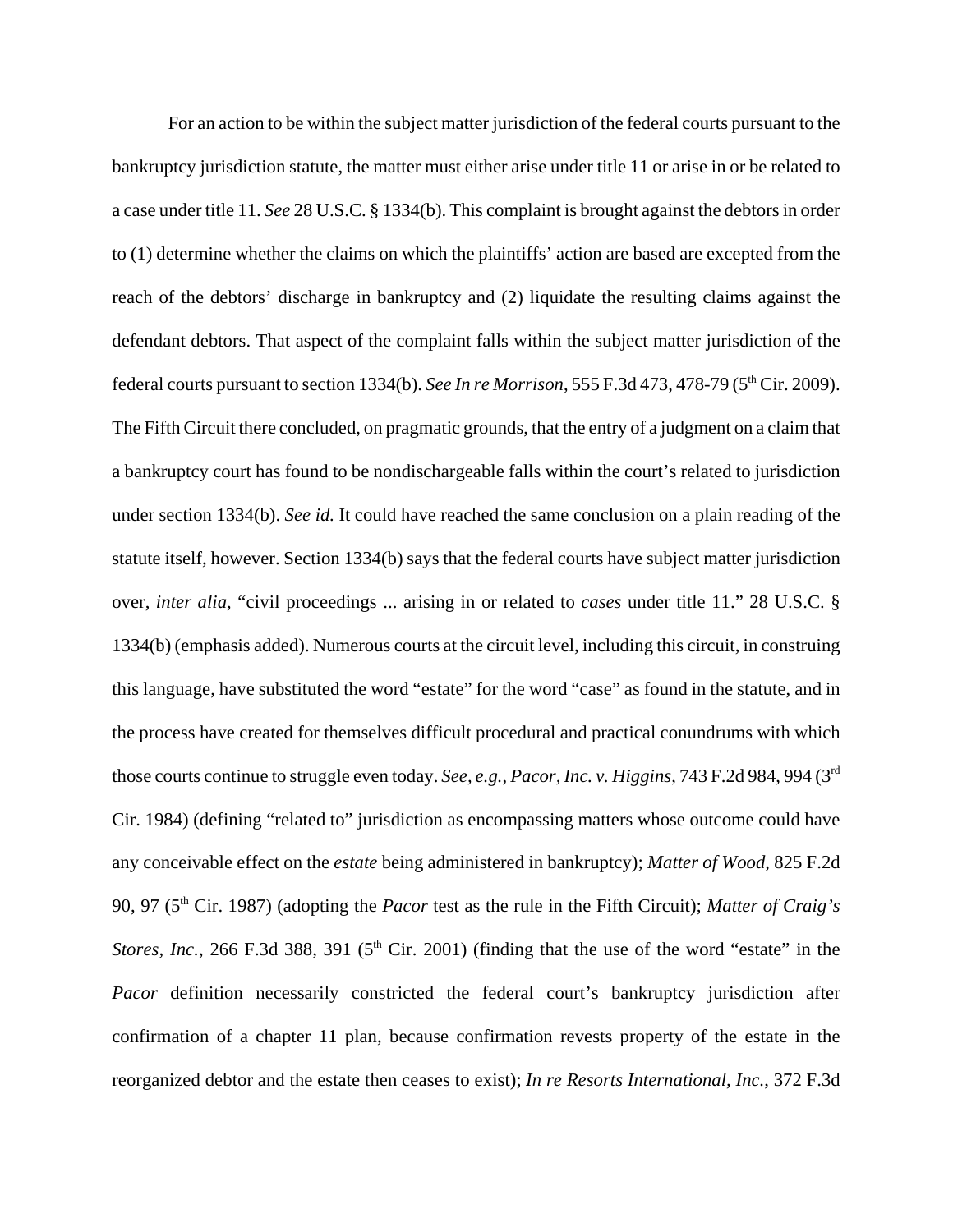154, 165 (3rd Cir. 2004) (finding it necessary to craft an extension of the *Pacor* test for postconfirmation jurisdiction in light of cases such as *Craig's Stores*); *In re Seven Fields Development Corp*., 505 F.3d 237, 243 (3rd Cir. 2007) (suggesting that the *Resorts Int'l* extension might not be necessary when a post-confirmation action also can be described as a "core" proceeding). Had the circuit courts simply hewed to the statute's own terminology, much of this jurisdictional acrobatics would not be needed. There are many sorts of things that might be related to a "case," even though they might have little if anything to do with the administration of an "estate." *See In re Simmons*, 205 B.R. 934, 837 (Bankr. W.D.Tex. 1997) (giving examples). Certainly, granting a judgment on a claim that is the subject of a dischargeability action is related to the bankruptcy case, though it in all likelihood has nothing to do with the administration of the estate (the trustee is not even a party to the lawsuit, and is so not bound by its judgment).

The problem for the plaintiff here is that the actions brought against the third party defendants are not related to the bankruptcy case of the debtors. The best connection one could hope to establish would be one premised on supplemental jurisdiction. That, however, is a different animal entirely, a statutory enactment of the judicially developed doctrines of ancillary and pendent jurisdiction used to permit federal courts to entertain non-federal actions usually in diversity cases. *See* 13 WRIGHT & MILLER, FED. PRACT. & PROC. 3d, § 3523 (Thomson West 2008). The Fifth Circuit has indicated its preference that supplemental jurisdiction as set out in section 1367 of title 28 not be imported through the back door of section 1334(b). *See Walker v. Cadle Co. (In re Walker*), 51 F.3d 562, 569 ( $5<sup>th</sup>$  Cir. 1995). This court is bound by that precedent.

Lacking that route, there is no other realistic basis for concluding that plaintiffs' actions against these defendants (the movants here) relate to the debtors' bankruptcy case. Thus, taking as true the jurisdictional facts as pleaded by the plaintiffs, the court is constrained to find that it has no